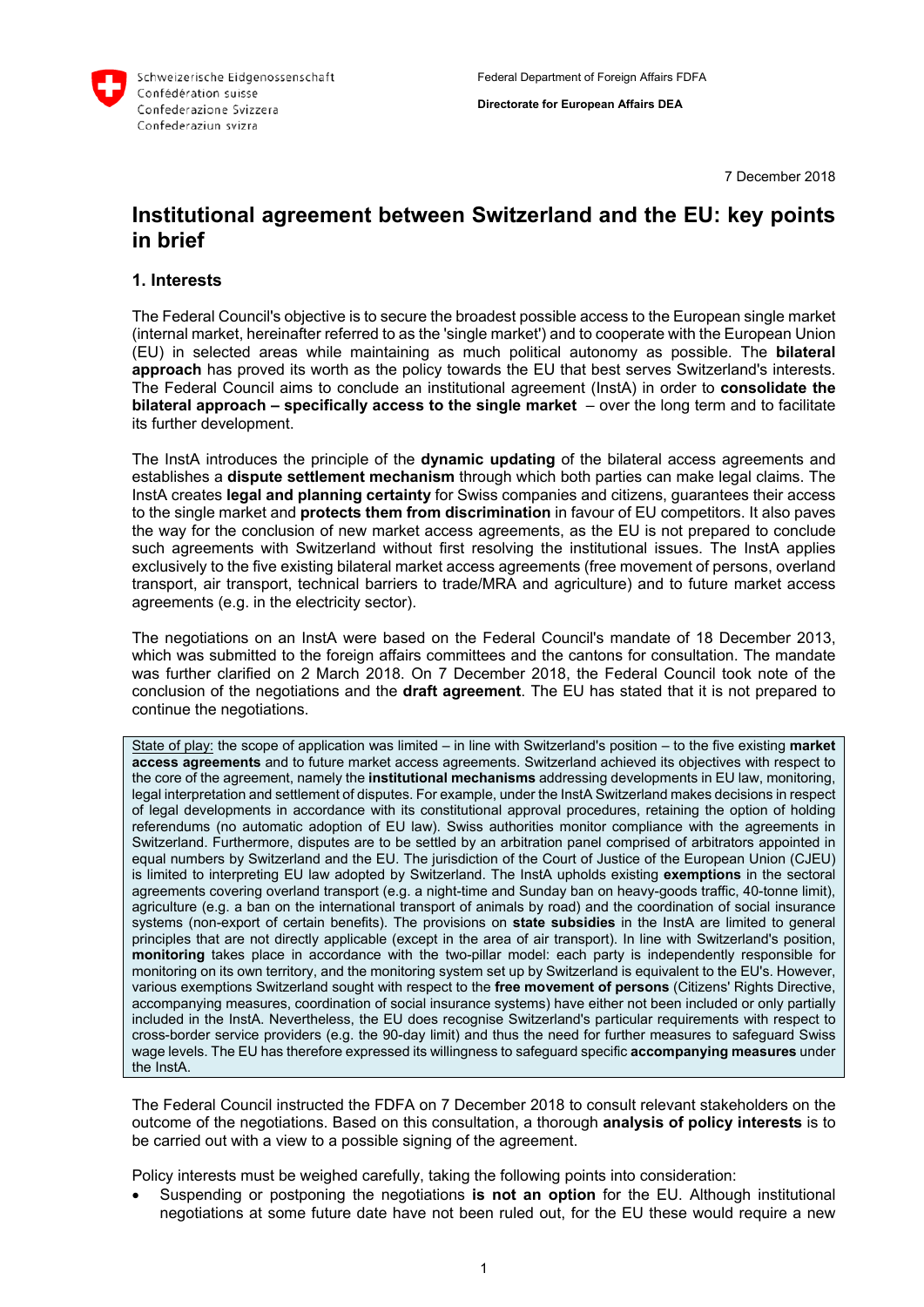mandate, which would make negotiations unlikely before the middle of 2020. This means there is no guarantee that in future negotiations the EU will be prepared to build on what has already been achieved in the current draft agreement.

 Suspending the current negotiation process would have **negative consequences**, ranging from a break-off of negotiations on sectoral dossiers such as electricity, public health and food safety (which the EU links to institutional issues) to the non-recognition of the equivalence of Swiss stock market regulation under MiFIR 23. Other negative consequences can be expected, including legal uncertainties with respect to the regular updating of existing market access agreements (e.g. the Agreement on Mutual Recognition in relation to Conformity Assessment), which would lead to an erosion of Switzerland's current access to the single market. There is also the risk that it will not be possible to conclude an agreement on Switzerland's participation in the next EU framework programme for research from 2021 onwards. Negotiations on air cabotage and on Switzerland's participation in the European Union Agency for Railways (ERA), the Public Regulated Service (PRS), the European Global Navigation Satellite Systems Agency (GSA) and media and culture programmes could also be affected.

The following are the main provisions of the InstA:

#### **2. Scope (Art. 2)**

The InstA would apply to the **five existing market access agreements** (free movement of persons, overland transport, air transport, technical barriers to trade/MRA and agriculture) as well as to **future market access agreements** (e.g. the electricity agreement currently being negotiated).

Economic importance: the trade in goods carried out under the bilateral agreements between Switzerland and the EU amounts to CHF 1 billion per day. Switzerland earns one in every three francs through trade with the EU. The Agreement on Mutual Recognition in relation to Conformity Assessment (MRA), which governs the removal of technical barriers to trade, is a case in point. In the 20 product areas covered by the MRA, Swiss exports to the EU exceeded CHF 74 billion in 2016, equivalent to 69% of Swiss industrial exports to the EU. The MRA allows the chemical and pharmaceutical industries alone to achieve annual cost savings of CHF 150–300 million. The next MRA update will focus on medical devices, a sector that comprises some 14,000 companies and over 58,000 jobs in Switzerland and accounts for 2.3% of GDP and 4% of the nation's export volume.

The InstA does not apply to the **Agreement on Government Procurement** and the **Free Trade Agreement** (FTA) of 1972. The two parties have however issued a political declaration of intent expressing their willingness to enter into negotiations to bring the two agreements **up to date**. The declaration is not legally binding and leaves the content and outcome of the agreements open-ended. The declaration is without prejudice to the application of the InstA to a future, modernised FTA, which would only be the case if the FTA were updated into a market access agreement (based on harmonisation with EU law). As the current FTA lacks a dispute settlement mechanism, the dispute settlement mechanism of the InstA can be used in the areas covered by the FTA (e.g. state subsidies or economic safeguard measures) from the time the InstA enters into force until the entry into force of an updated FTA – provided that both parties agree to this.

#### **3. Institutional mechanisms (Art. 1)**

The institutional mechanisms for developments in EU law, monitoring, legal interpretation and settlement of disputes form the core of the InstA:

*Developments in EU law (Art. 5, in conjunction with Arts. 12–14):* in order to safeguard Switzerland's long-term access to the single market, the Swiss-EU market access agreements must be regularly adapted in line with relevant developments in EU law. Failure to do so would result in legal discrepancies and trade barriers that would hamper market access for Swiss stakeholders, putting them at a disadvantage. Under the draft InstA, Switzerland and the EU undertake to incorporate relevant developments in EU law into the agreements. Switzerland can however decide each amendment on a case-by-case basis in accordance with its constitutionally enshrined decision-making procedures. The right to hold a referendum is therefore fully respected. The **automatic adoption of EU law has been explicitly ruled out**. Switzerland must be systematically consulted in shaping developments of relevant EU law and thus has the option to present its concerns early on in the process. If Switzerland is not prepared to adopt a development in EU law, the EU can initiate the dispute settlement procedure (see section on dispute settlement).

*Legal interpretation (Art. 4):* Switzerland and the EU interpret the bilateral agreements independently and as uniformly as possible in accordance with the principles of international law. EU law incorporated into the agreements is interpreted in accordance with the case law of the CJEU.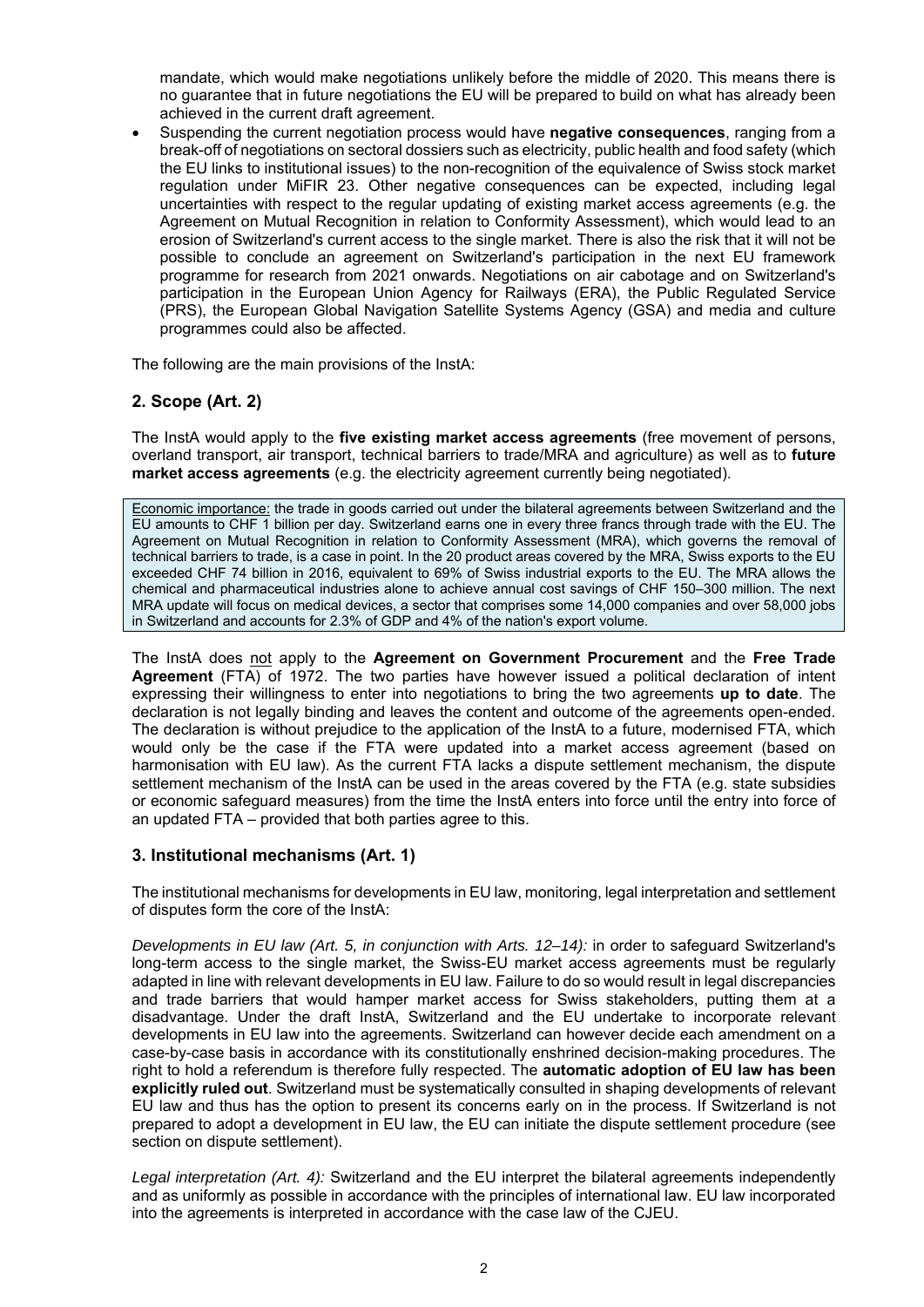*Monitoring (Arts. 6 and 7):* Switzerland and the EU are independently responsible for the proper application of the agreements on their own territory (**two-pillar model**). Any problems that may arise are to be discussed in the joint committees responsible for the management of the agreements.

*Dispute settlement (Art. 10 and Protocol 3)*: either party may refer a dispute to the joint committee concerned. If the joint committee cannot find a solution within three months, either party may request that the dispute be referred to an **arbitration panel** composed of arbitrators appointed in equal numbers by Switzerland and the EU. If resolving the dispute requires clarification of a question concerning the interpretation or application of EU law, the arbitration panel refers the matter to the CJEU. The arbitration panel then resolves the matter based on the CJEU's interpretation. The parties are bound by the arbitration panel's decision. But if one of the parties decides not to implement the decision, or if the other party considers the measures taken to be at odds with the decision, the other party may take **proportionate compensatory measures**. If the two parties disagree about whether the compensatory measures are proportionate, the party affected by the measures may also request the arbitration panel to determine whether or not they are proportionate. Such dispute settlement proceedings are likely to take several years (see dispute settlement diagram in Appendix II).

A **horizontal joint committee**, composed of representatives of the parties, is to be set up to ensure the proper functioning of the InstA (Art. 15). The InstA also provides for the establishment of a **joint parliamentary committee** comprised of an equal number of members of the European Parliament and the Swiss Federal Assembly. This committee will be able to issue reports and resolutions (Art. 16).

# **4. Exemptions (Protocol 2)**

The InstA provides Switzerland with a number of specific exemptions from the dynamic adoption approach to EU law developments. These exemptions confirm existing special arrangements for overland transport (e.g. a night-time and Sunday ban on heavy-goods traffic, 40-tonne limit), agriculture (e.g. a ban on the international transport of animals by road) and the coordination of social insurance systems (e.g. non-export of certain benefits). The EU has also offered exemptions relating to the accompanying measures (see section 6).

# **5. State subsidies (Arts. 8A, B, C, Annex X)**

Switzerland and the EU have agreed on certain principles concerning state subsidies as one of the principal means of ensuring a level playing field for all operators in the single market. These would apply exclusively to the existing Agreement on Air Transport and to market access agreements to be concluded in the future (e.g. an electricity agreement).

- The institutional agreement's *substantive* provisions on state subsidies are limited to **non-directly applicable principles** which establish a framework for concrete subsidy schemes under the sectoral agreements. These principles are not justiciable unless they are incorporated into the respective sectoral agreements. The Agreement on Air Transport already contains a state subsidies scheme that is in line with the general provisions of the InstA. With a view to concluding future market agreements, binding substantive provisions will have to be negotiated as part of these sectoral agreements.
- Each party will use its own monitoring authorities to independently monitor state subsidies on its own territory under equivalent monitoring regimes (**two-pillar model**). The InstA sets out specific procedures for this purpose, stipulating that the Swiss system must be equivalent to that of the EU. The monitoring authority may, for example, order the recovery of improperly granted subsidies. The monitoring authority must be notified in advance of planned subsidies exceeding a predefined minimum amount. Switzerland will monitor the subsidies in accordance with its constitutional principles of separation of powers and federalism. As regards the Agreement on Air Transport, Switzerland already has a monitoring authority – the Competition Commission (COMCO) – whose remit will have to be reviewed in light of the InstA.

# **6. Free movement of persons**

The InstA applies to the Agreement on the Free Movement of Persons (AFMP), a market access agreement that is subject to the principle of the dynamic updating of the bilateral access agreements (cf. the section on developments in EU law). Nevertheless, the Federal Council sought **exemptions** from the adoption of EU law ('red lines') in three areas: the accompanying measures, the Citizens' Rights Directive (2004/38, CRD) and the amendment to Regulation 883/2004 on the coordination of social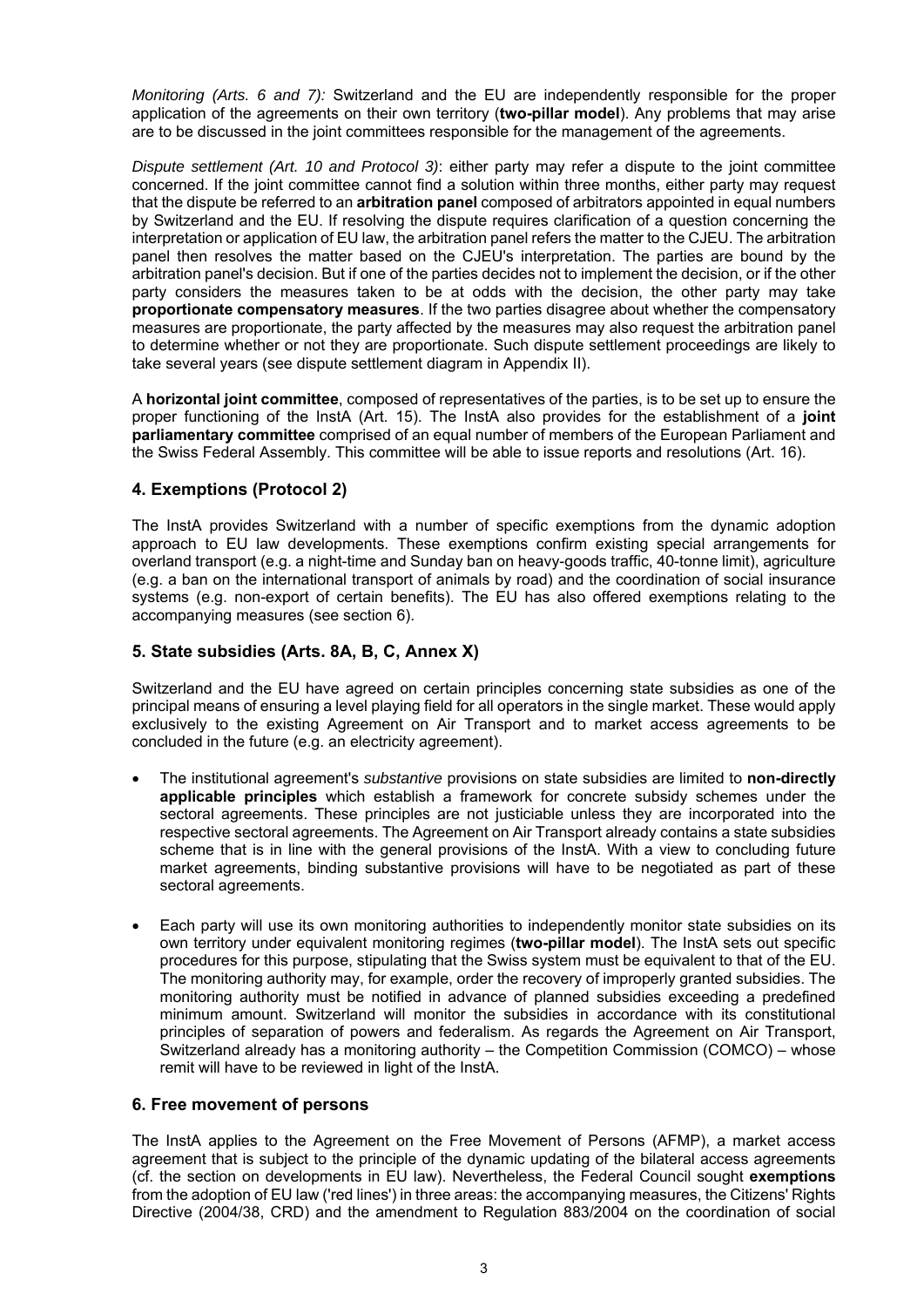security systems. The EU's position, in contrast, is that all operators in the single market must be subject to the **same conditions** ('level playing field') and that general exemptions are in principle unacceptable. It is furthermore the EU's view that the dispute settlement mechanism provided for under the InstA could be used to address and resolve any disagreements about the adoption of EU law on a case-by-case basis.

Accompanying measures: the Federal Council has always insisted that Swiss **wage levels must be safeguarded** and that the wage protection arrangements under the accompanying measures, which are necessary to ensure this, must be guaranteed. The EU, for its part, believes that some of the accompanying measures are not in conformity with the right to free movement of services enshrined in the Free Movement of Persons Agreement of 1999 and has for over ten years been demanding that they be adapted. The EU's criticism is not directed at the measures themselves but rather concerns their **proportionality**. This was why the EU sought an institutional agreement in the first place. And this is also why it was not possible for the negotiations to reach a successful outcome without dealing with this issue.

The **EU has made the following proposal** in Protocol 1 of this draft agreement: in order to ensure a level playing field for all operators in the single market, Switzerland must adopt relevant EU law relating to the posting of workers within three years of the entry into force of the InstA. This applies to **Enforcement Directive 2014/67/EU** and **Directive 2018/957/EU amending Directive 96/71/EC concerning the posting of workers**, which establish the principle of 'the same pay for the same work in the same place'. While adopting Directive 2018/957/EU would not pose a problem for Switzerland, the Enforcement Directive does not provide a sound basis for a number of the accompanying measures. In order to mitigate this problem and taking the specificities of the Swiss labour market into account, the EU has offered to accept a series of proportionate measures that extend beyond the scope of existing provisions of EU law relating to the posting of workers. Specifically, the EU offer provides **treaty safeguards for the following key measures**:

- the possibility of four working days' **prior notice** for specific sectors based on risk analyses (currently 8 calendar days);
- the **obligation to provide a financial guarantee** in respect of service providers that fail to meet their financial obligations;
- and an **obligation to obtain documentation from independent service providers**.

*Citizens' Rights Directive 2004/38* (CRD): from the Swiss perspective, the CRD does not constitute a further development of the free movement of persons (in the sense of the free movement of workers under the Agreement on the Free Movement of Persons). Switzerland is therefore of the opinion that it does not have to adopt the CRD. Various provisions are especially problematic for Switzerland: in particular the extension of the entitlement to social assistance, the extension of the protection against expulsion (public policy exception), and the right of permanent residence for persons who have resided in the country for five years. The EU, for its part, considers that the CRD does constitute a further development of the free movement of persons.

The CRD is not mentioned in this draft agreement. The InstA thus grants Switzerland no explicit exemption in this respect. The EU did not insist that Switzerland explicitly commit under the InstA to adopt the CRD within a specific period of time, as it is required to do in relation to the rules governing the posting of workers. The dispute settlement mechanism provided for under the InstA would apply in the event of a disagreement with the EU as to Switzerland's adoption of the CRD. Should the arbitration panel rule against Switzerland, the terms of Switzerland's adoption, or partial adoption, of the CRD would have to be negotiated. If Switzerland were to still refuse to adopt the CRD, the EU could decide to take compensatory measures, which would have to be proportionate. (See Appendix I)

*Coordination of social insurance systems:* the EU is currently working on a further revision of Regulation 883/2004 on the Coordination of Social Security Systems. A key issue is the change of responsibility for paying unemployment benefits to frontier workers. As the revision of Regulation 883/2004 is still ongoing, it is not mentioned in the InstA. The terms of adoption would, if necessary, have to be negotiated at a later stage under the auspices of the joint committee.

Any dispute concerning Switzerland's future adoption of amended Regulation 883/2004 would have to be settled under the dispute settlement mechanism. Regardless of whether an institutional agreement is concluded, the EU and its member states will in all likelihood demand that Switzerland adopt this amended regulation. Switzerland has so far always agreed to the incorporation of previous amendments of Regulation 883/2004 into the Agreement on the Free Movement of Persons. If the InstA were to be concluded, this dispute could be settled in an orderly manner under the dispute settlement mechanism (see above). The proportionality of any compensatory measures taken against Switzerland would in that case be reviewed by the neutral arbitration panel. Without an institutional agreement, it cannot be ruled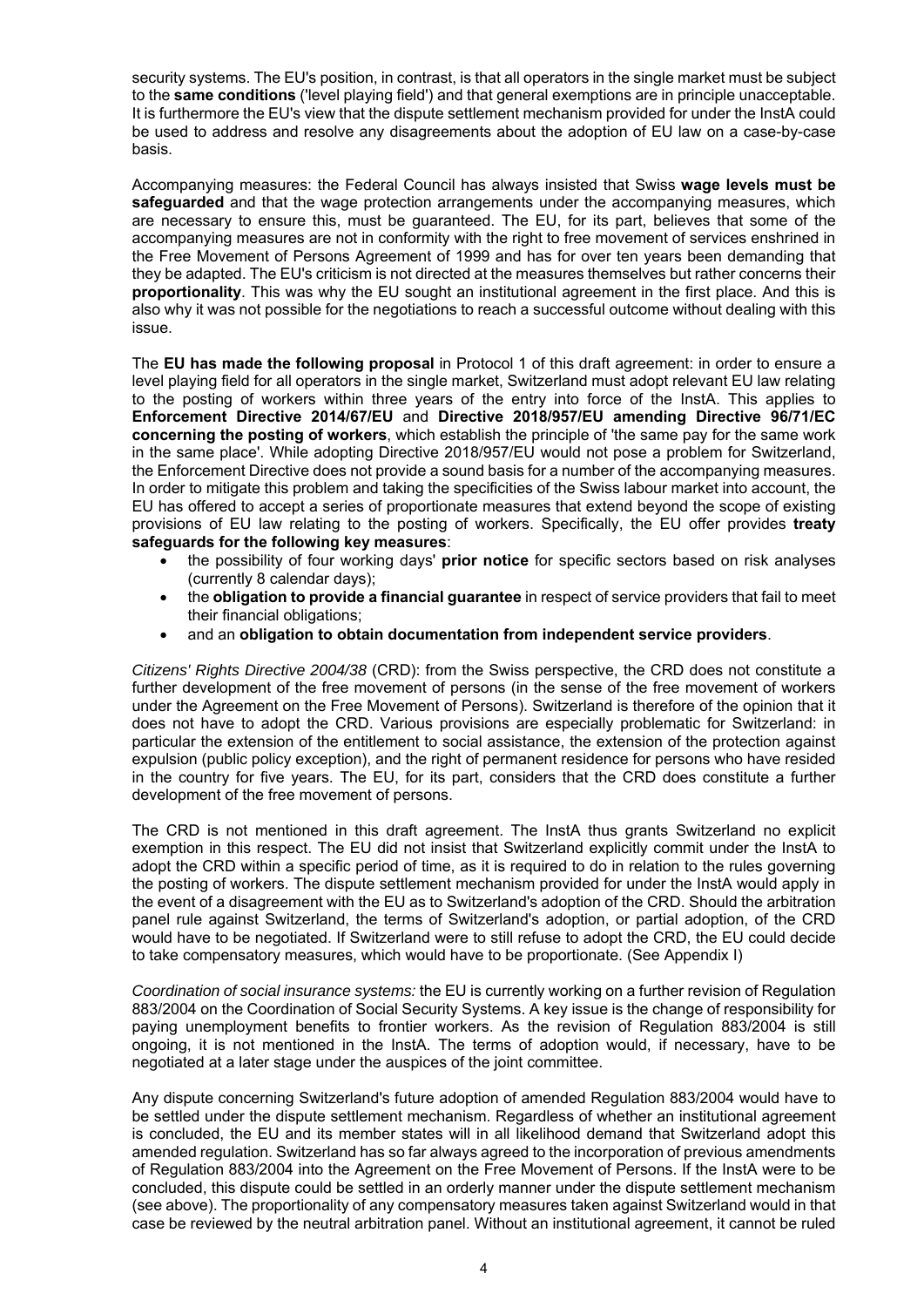out that the EU would take retaliatory measures. If the EU were to take retaliatory measures in these circumstances, there would be no established mechanism for reviewing them, as provided for under the InstA.

The question of a possible adoption of EU law in the three areas related to the free movement of persons mentioned above – accompanying measures, the CRD and coordination of social security systems – only arises once the InstA enters into force, under the mechanisms provided by the InstA (i.e. there is no obligation to adopt EU law in these areas).

#### **7. Contributions to the reduction of economic and social disparities**

The preamble of the InstA and a joint political declaration specifically mention Switzerland's contributions to selected EU member states aimed at reducing economic and social disparities in the EU. These contributions are placed in the context of Switzerland's access to the single market and recognised as having been made independently by a nation motivated by the principle of solidarity. Switzerland also declares its readiness to coordinate future projects and programmes with those of the EU, without however undertaking to make ongoing payments for an indefinite period of time.

# **8. Termination clause (Art. 22)**

The InstA terminates six months after notice of termination is received. Termination of the InstA does not have the effect of terminating the existing market access agreements to which it applies. The InstA provides for a **three-month consultation process** during which the parties would discuss the consequences for the existing agreements and the next steps to be taken. If the parties agreed a solution, the relevant agreements would continue to apply. But if they failed to reach an agreement, the relevant agreements would cease to apply at the end of an additional six-month period, as provided for therein. Any new sectoral agreements signed after the conclusion of the InstA will terminate at the same time as the InstA, i.e. six months after notice of termination is received.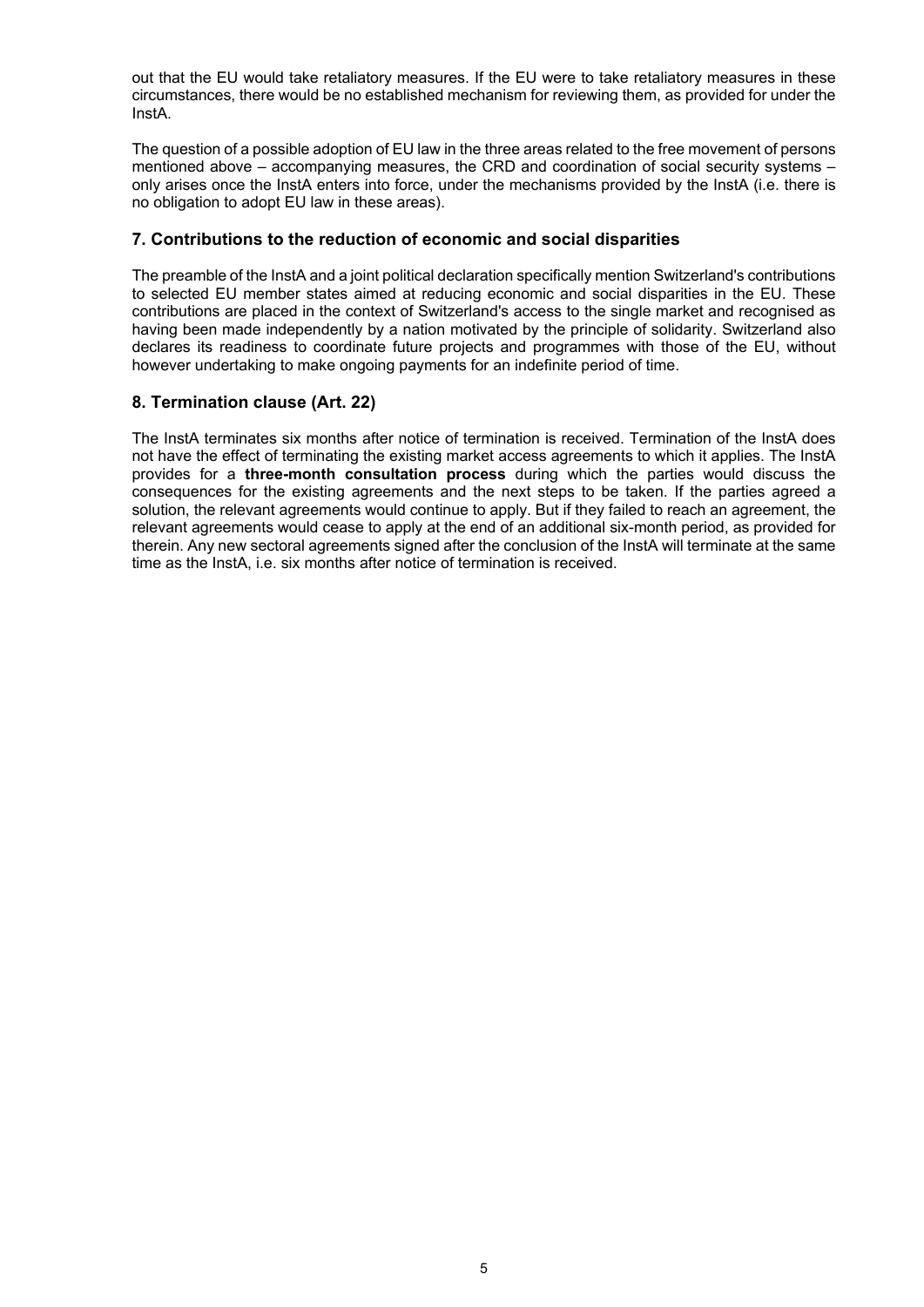# **Appendix I: dynamic adoption of EU law developments**